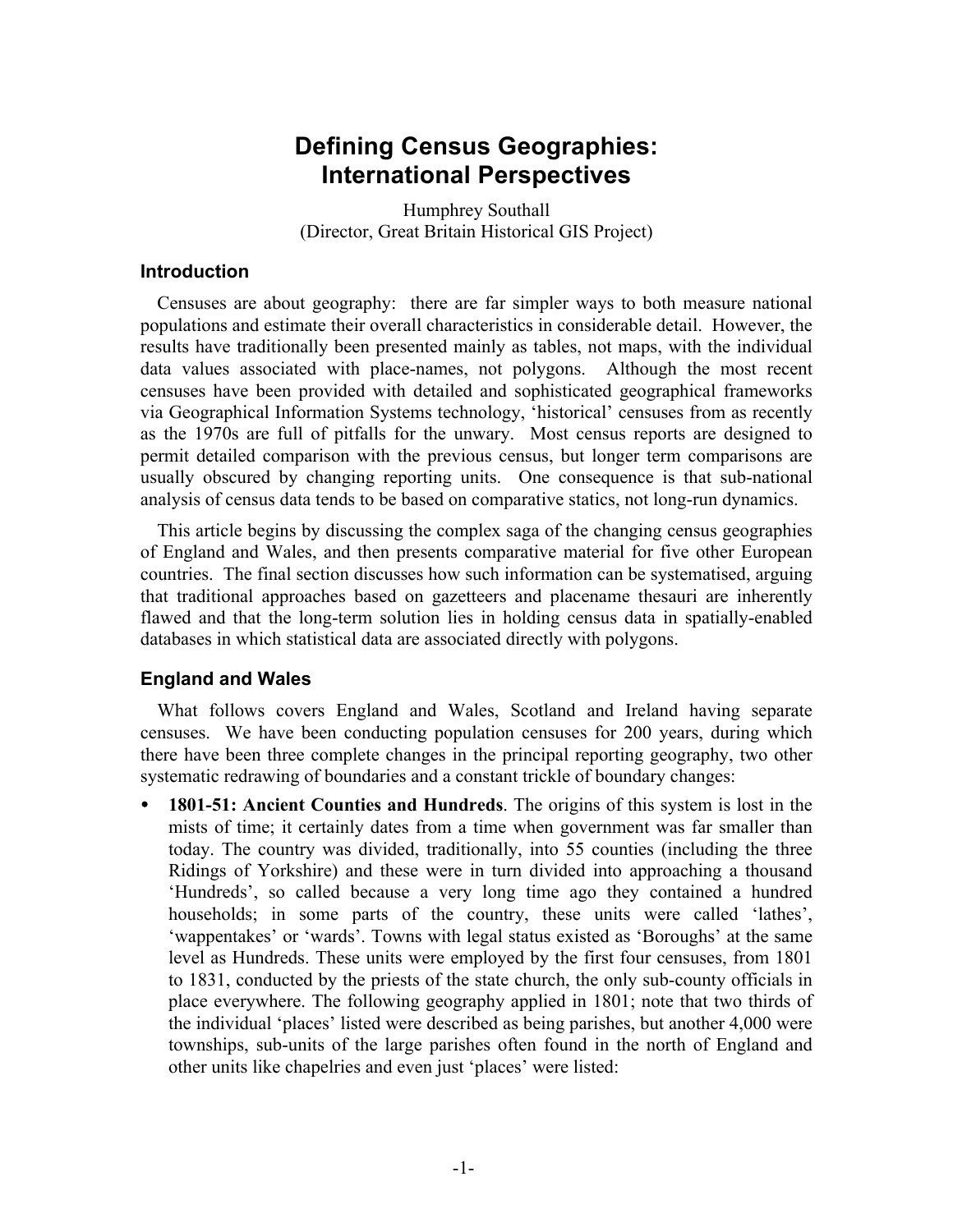| <b>Level</b>           | Number of<br>areas | Average<br>no. of<br>people |  |  |
|------------------------|--------------------|-----------------------------|--|--|
| <b>Ancient County</b>  | 55                 | 162,000                     |  |  |
| <b>Hundred/Borough</b> | 1,017              | 8,800                       |  |  |
| 'Places'               | 15,105             | 590                         |  |  |

It is fairly clear from the 1851 census report, which contained population counts from all censuses back to 1801, that the original censuses were often confused, and left no clear records. For example, we find for two villages in Kent, 'the parish church of Hurst being in ruins, the inhabitants attend divine worship at Aldington, with which parish the population of Hurst was probably returned in 1801'; and, more simply, 'the parish of Elham was not returned in 1801'.

• **1851-1911: Poor Law Unions/Registration Districts (PLUs/RDs)** (and sub-Districts): Poor Law Unions were created by the Poor Law Amendment Act of 1834, and England and Wales was divided into about 630 unions by commissioners on the basis of market towns and their spheres of interest, as part of the almost complete reconstruction of the English state in the early nineteenth century (many British institutions, *especially* the ones with robes and Latin rituals, are newer than their US equivalents). The new Poor Law created a new layer of sub-county paid officials. When civil registration of births, marriages and deaths was introduced in 1837, the Registrar General used almost the same set of areas as Registration Districts but also sub-divided them into about 2,000 Registration sub-Districts. Although the set of names of Registration Counties was almost identical to the list of Ancient Counties, they were aggregates of Registration Districts and often had substantially different boundaries. Unions and Registration Districts declined in importance in the late 19th century, were ignored by the census after 1911, but disappeared only in 1930. The following figures come from the 1881 census:

| <b>Level</b>                     | <b>Number of</b><br>areas | Average<br>no. of<br>people |  |  |
|----------------------------------|---------------------------|-----------------------------|--|--|
| <b>Registration County</b>       | 54                        | 474,000                     |  |  |
| <b>Registration District</b>     | 625                       | 41,000                      |  |  |
| <b>Registration sub-District</b> | 2,148                     | 11,900                      |  |  |
| Parish                           | 15,172                    | ,680                        |  |  |

• **1881-1971: Local Government Districts (LGDs)**: Starting in the 1870s, but especially as a result of the Local Government Acts of 1888 and 1894, approaching 2,000 LGDs were formed. They first appeared as Urban and Rural Sanitary Districts: once local government became involved in water suppliers and sewers as well as administering the poor, urban areas had to be managed differently from rural ones. Like Registration Districts, LGDs were aggregations of parishes and were usually formed by designating urban parishes as County or Municipal Boroughs, or Urban Districts, and designating the remainder of each Poor Law Union as a Rural District.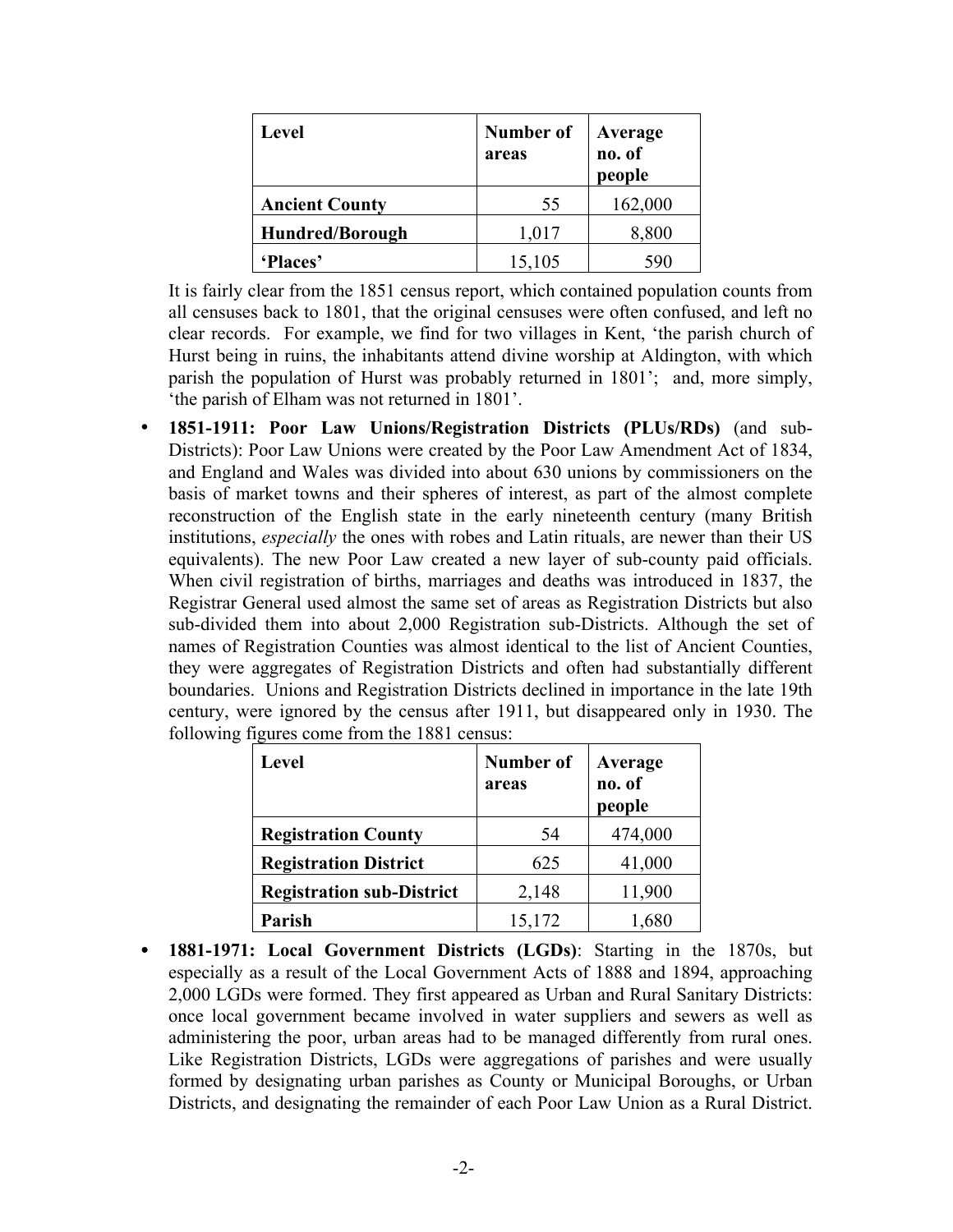Urban and rural parishes tended to have very different populations, so urban areas were further divided into wards whose function was primarily electoral; in rural areas, civil parishes had a limited administrative role but tended to be grouped into electoral wards. Between 1931 and 1939, 1,805 boundary changes through a series of County Reviews reduced 1,800 LGDs to 1,472, creating an essentially new geography but based on the same set of district types. In 1951, the census geography was as follows, but there was enormous variation in population sizes within levels, districts ranging in size from Llanwrtyd Wells Urban District (Breconshire) with 561 people to Birmingham with over 1.1m:

| Level                        | Number of<br>areas | Average<br>no. of<br>people |  |  |
|------------------------------|--------------------|-----------------------------|--|--|
| <b>Administrative County</b> | 59                 | 740,000                     |  |  |
| <b>District</b>              | 1,467              | 30,000                      |  |  |
| <b>Civil Parish</b>          | 12,521             | 3,500                       |  |  |
| Ward                         | 16,611             | 2,600                       |  |  |

• **1981-2001: Districts and Unitary Authorities:** In 1974, the local government system was reformed, most smaller towns being merged into the surrounding rural area but major urban regions, such as Merseyside and the West Midlands being recognised as Metropolitan Counties carved out of the traditional shires; one aim was to create districts large enough to offer a wider range of services to their inhabitants. Overall, 1,366 districts in 1971 became 403 in 1981. More recently, political conflict between the Thatcher government and Labour-controlled Metropolitan Counties led to these being abolished in 1986, all powers going to the districts. In 1996 many of the shire counties and their districts were replaced by new unitary authorities, but elsewhere counties and districts remain. With the creation of the Welsh Assembly in 1999 and the Greater London Authority in 2000, the geography of local government in England and Wales is as messy as it has ever been, and the census has had to reflect this. From 1971 onwards additional 'Small Area Statistics' were released electronically at ward level and sometimes for enumeration districts, purely statistical units with no administrative function, but while new technologies made it easier to provide additional detail, growing concerns about confidentiality have made it harder. The anonymisation of census micro-data usually involves the removal of geographical detail as well as personal names, so the only geography within the 1991 Sample of Anonymised Records are 278 'SAR areas' which are local government districts or combinations of them. Confidentiality concerns also rapidly ended the 1971 experiment in publishing data by 1 km grid square, as any grid dense enough to provide useful detail for major cities would inevitably contain just one or two households in mountainous districts. One final problem for modern censuses is that the only unambiguous geographical code most people can locate themselves by is the Post Code, but that system was designed by the Post Office without reference to administrative geographies.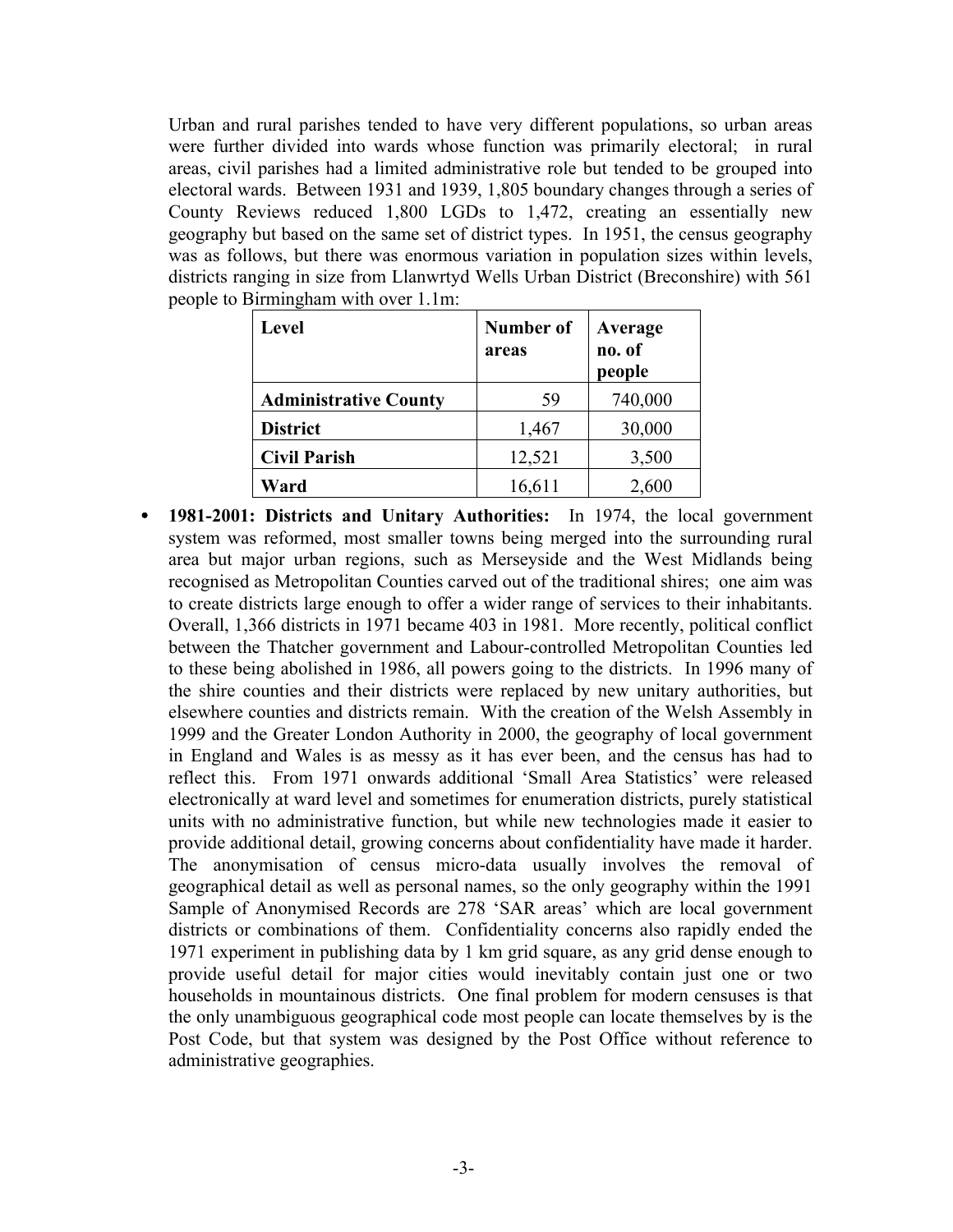| <b>Level</b>                | Number of<br>areas | Average<br>number of<br>households |
|-----------------------------|--------------------|------------------------------------|
| County                      | 55                 | 400,000                            |
| <b>District</b>             | 403                | 50,000                             |
| Ward                        | 9,930              | 2,000                              |
| <b>Enumeration District</b> | 113,465            | 200                                |

- **Minor Administrative Units:** Although the above geographies are used by almost all thematic census tables, the reports also contain population counts for many other geographies. For example, 1871 census report claims to list information for: "Counties; Parliamentary Divisions and Parliamentary Boroughs; Hides, Tythings, Hundreds, Wapentakes, Wards, etc.; Lieutenancy Sub-Divisions; Petty Sessional Divisions; Police Divisions; Highway Districts; Local Board Districts; Boroughs and Towns with Improvement Commissioners under Local Acts; Civil Parishes and Townships, and Extra-Parochial Places; Military Districts and Sub-Districts; Post Office Districts; Inland Revenue Districts; Poor Law Unions; Registration Districts and Sub-districts; Census Enumeration Districts." There is no systematic record of the boundaries of most of these units, although the majority were probably aggregates of parishes.
- **Mapping the Census:** Systematic Digital Boundary Data (DBDs) were created as part of the 1981 and 1991 censuses, although these data are not freely available because the Ordnance Survey, the national mapping agency, operates semicommercially and seeks to maximise income from its copyrights. My own project has created systematic DBDs down to parish level for all censuses 1871 to 1971, based partly on systematic lists of boundary changes which appeared in the census reports. One problem that has emerged is that the geographies used by these censuses were not identical to the administrative geography as legally defined on the census date and nor were they documented in the reports, so some details have had to be inferred via a careful comparison of the administrative geography and the parish-level population tables. For pre-1871 censuses, we are converting the results of a separate research project by Richard Oliver and Roger Kain of Exeter University, based on unpublished tithe and enclosure maps, into a true GIS. However, a complete record of census boundaries for this period is probably impossible as the Ordnance Survey did not complete its recording of parish boundaries until the 1880s; this must have created difficulties for the census officials themselves. All these DBDs are or will be downloadable from the UKBORDERS service, which is probably unique in the world (but only accessible to UK academics because it contains Ordnance Survey data):

http://edina.ac.uk/ukborders

#### **Other European examples**

The British experience is perhaps uniquely complicated. Researchers into historic boundaries often relate change to political upheavals and assume that Britain's political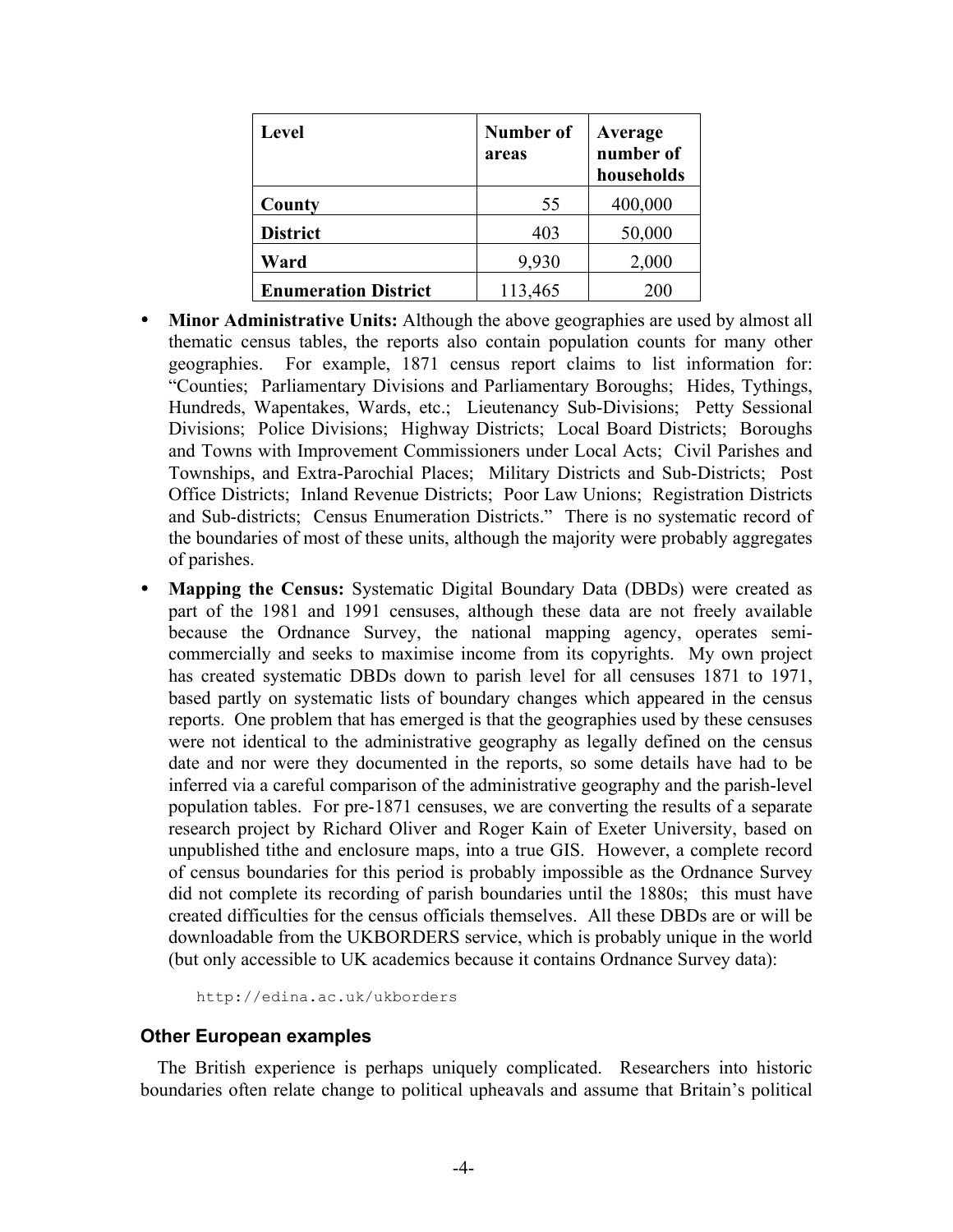stability will mean stable boundaries. The above account emphasised the economic and social pressures driving boundary changes and the creation of new administrative systems, but another key factor was the extreme centralisation of political power in Britain: **all** sub-national units existed at the discretion of the Westminster parliament, and could be swept away by any party with a simple majority in the House of Commons. The history of local government over the  $20<sup>th</sup>$  century is essentially about central government wishing to deal with and supervise a manageable number of units while ensuring that no individual unit became a significant rival for power; this is why the governance of London has been so problematic.

The history of **Portugal's** census geography is very different. The first census was carried out in 1864 and has been repeated at ten year intervals. It follows a three-tier administrative geography consisting of 18 districts, 275 municipalities (*municípios)* and 4005 parishes (*freguesias*). This geography was created in 1835 following the Liberal Revolution, replacing an earlier system of 8 provinces and 816 districts in which parishes were purely ecclesiastical units; earlier censuses in 1527 and 1801 were carried out by the church. The number of districts was cut from 351 to 256 in 1855, and one new district was created in 1926, but the overall history is one of great stability apart from a single episode of revolutionary change.

The area now occupied by the **Czech Republic** was part of the Austro-Hungarian empire until 1918; an independent Czechoslovak Republic 1918-39; the Germancontrolled Protectorate of Bohemia and Moravia 1939-45; the Czechoslovak (Socialist) Republic 1945-90; Czech and Slovak Federal Republic 1990-92; and finally the Czech Republic or Czechia since 1993. Despite this complex history, a census has been taken every 9-11 years apart from WWII: 1869, 1880, 1890, 1900, 1910, 1921, 1930, 1950, 1961, 1970, 1980, 1991. The main geographical units employed by the census have been parishes, municipalities, districts and regions. The system of parishes dates from 1817, with a few changes; the municipalities from 1850; the districts from 1960 and the current system of regions from 2000. Very detailed mapping, at 1:2,880 scale and showing individual land holdings as well as administrative units, was first assembled in 1824 as under the Habsburgs a land tax was the state's main source of income.

| Year                                                                    |           | 1849 |     | 1855                     |     | 1868 |           | 1928 | 1948      |     | 1949                     | 1960            | 2000 |
|-------------------------------------------------------------------------|-----------|------|-----|--------------------------|-----|------|-----------|------|-----------|-----|--------------------------|-----------------|------|
| <b>Units</b>                                                            | <b>PD</b> | JD   | PD  | JD                       | PD  | JD   | <b>PD</b> | JD   | <b>PD</b> | JD  | D                        | D               | D    |
| <b>Bohemia</b>                                                          | 79        | 208  | 208 |                          | 89  | 208  | 105       | 228  | 115       | 227 |                          |                 |      |
| Moravia                                                                 | 25        | 76   | 76  | $\overline{\phantom{a}}$ | 30  | 76   | 45        | 106  | 48        | 108 | $\overline{\phantom{a}}$ | $\qquad \qquad$ | -    |
| <b>Silesia</b>                                                          |           |      | 27  |                          |     | 7    |           |      |           |     |                          |                 |      |
| All<br>Czechia                                                          | 131       | 291  | 311 |                          | 126 | 291  | 150       | 334  | 163       | 335 | 187                      | 75              | 76   |
| $A$ v. km. <sup>2</sup>                                                 | 602       | 271  | 254 |                          | 625 | 271  | 526       | 236  | 484       | 236 | 421                      | 1052            | 1038 |
| $PD =$ Political District<br>$JD =$ Judicial District<br>$D = District$ |           |      |     |                          |     |      |           |      |           |     |                          |                 |      |

The first **Norwegian** census was taken in the 1660s but limited to men; women were first included in 1769 and the first full nominative census was taken in 1801. There were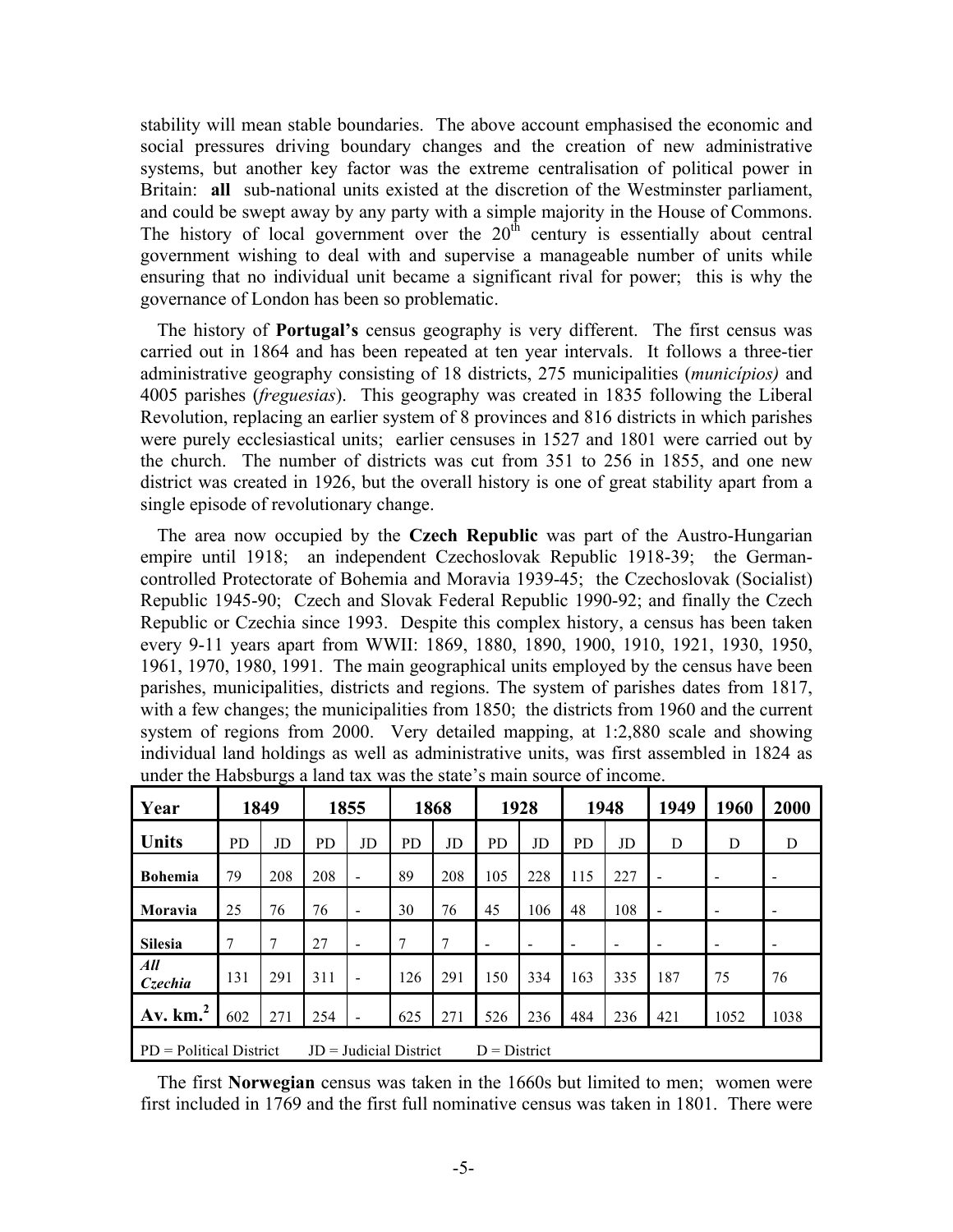decennial statistical censuses from 1815 to 1855, and mostly decennial nominative censuses from 1865 to 2001. The main geographical units used are municipalities and counties/provinces, but before 1837 the parishes, judicial districts and regions were more important. The lowest layer, whether parishes or municipalities, has consisted of 450 to 725 units with populations ranging from 500 to half a million, so variations in the size of units at the same level have been as large as in England. Boundary changes are approved by parliament, plus sometimes a referendum, and since 1837 they have been published in parliamentary reports, giving year and often a precise date. However, descriptions of boundary lines are often vague, especially in remote and mountainous areas.

Like Portugal, **France's** administrative geography was drastically altered by the Revolution. Up to the eighteenth century, it was based mainly on c. 40,000 parishes which in 1789 were grouped into 117 *évêchés* and 18 *archevêchés*. The modern administrative system is still essentially that created by the revolution: the smallest units are the *communes*, 36,559 now, but around 40,000 in 1790; next the *cantons* (3,861 today); then the *arrondissements* (329) and the *departments* (96). The 22 *régions* were created only in 1982. Change has been limited, so for example the only new *departments* to be created have been Loire (1793), Tarn-et-Garonne (1808) ; three in Savoy and Nice (1860), Territoire-de-Belfort (1871); five around Paris (1964) and one in Corsica (1975). All boundary changes have to be approved by the Ministry of the Interior, and since 1943 they have been systematically recorded by the Institut National de la Statistique et des Etudes Economiques, but earlier changes have yet to be systematically studied. Although attempts were made to conduct censuses from 1774 onwards, they were of irregular quality and the first regular census was taken in 1836. For the next century they were taken at five-yearly intervals but since WWII the frequency has been reduced for economy. The data have always been gathered and tabulated for administrative units from communes upwards.

**Denmark** has also experienced great stability, most of the units in use today appearing in sources from c. 1000 AD. The three main tiers are the parish, district and county. Parishes (*sogn*) are the oldest and smallest units, and probably predate christianisation. Their boundaries did not change from the Middle Ages until the Reformation in 1536. After the Reformation some of the smallest parishes were merged into bigger parishes, and in the wars of the  $17<sup>th</sup>$  century many churches were destroyed and their surrounding parishes abolished. However, since parish boundaries have remained stable to a very large degree, some new urban parishes being created in response to population growth in the twentieth century. Districts (*herred*) may have been created as areas large enough to equip a specific number of troops and horses; they usually consist of five to fifteen parishes. Finally, the counties (*amt*) were introduced by law in 1662, although based on an earlier system of *fiefs*, and were reformed in 1793 to make them more equal in size and population; they then remained very stable until 1970 when a major reform created a two tier system of 277 municipalities and 14 counties. The Danish census has always used these administrative units, especially districts and parishes; an aggregate census was taken in 1769 and the first census gathering information on all individuals was in 1787. From 1840 there was a census every five years until 1970, when it was replaced by snapshots taken from a computerised population register.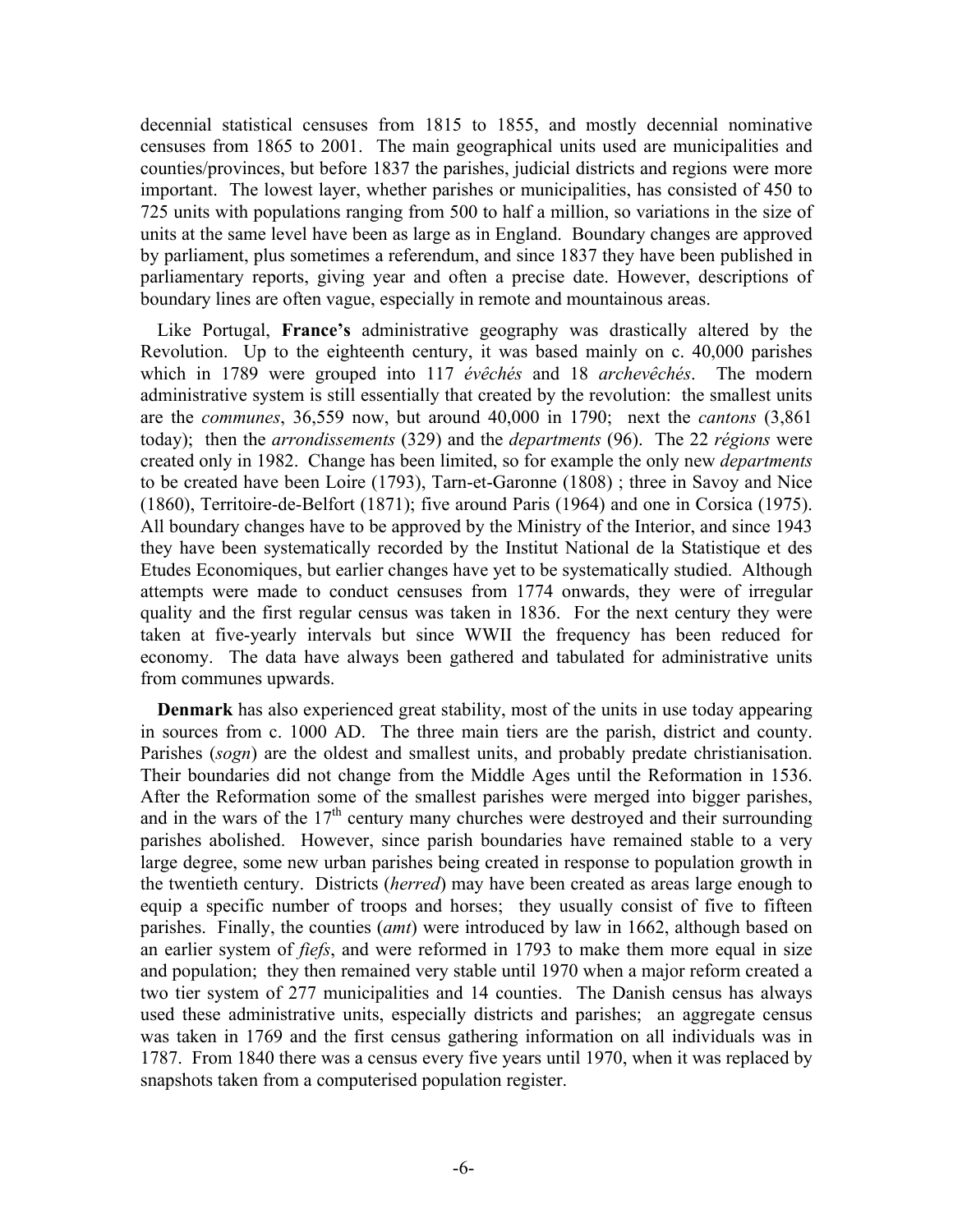More example could obviously be given but this is sufficient to draw some conclusions. Firstly, the geography of the census is almost always closely related to that of local administration. Secondly, there is surprisingly little relationship between political stability and the stability of administrative geographies: England has had fewest major upheavals, and no invasions, but has experienced frequent transformations of its internal boundaries; far more than the Czech Republic, despite the latter's fragile history. Revolutions led to massive revisions in Portugal and France, but the rest of their history is fairly stable. Thirdly, all accounts admit to some changes especially in the twentieth century, the main pressure for change coming from urban growth. Lastly, there must be a suspicion that claims that boundaries did not change reflects a lack of research. It is not hard to find American historians who assume that US county boundaries changed only through progressive subdivision, but the Newberry Library's *Atlas of Historical County Boundaries* project has demonstrated the falsity of this (see www.newberry.org/ahcbp).

## **Approaches to Systematisation**

The need to link census data to geography was understood early on: for England and Wales, the 1851 census reports include a 288 page gazetteer, giving for each listed place the Parish, County, Registration District, "Hundred, Wapentake or other Division of County", the Parish and, for places that were parishes, "the nature of the Benefice and the Name of the Diocese". The earliest correspondence between the Registrar General, responsible for the census, and the Ordnance Survey was in connection with the 1881 census, and the resulting maps are one of the sources used in constructing our GIS. However, maps and GIS have tended to be seen as the specialist and expensive province of the geographer, and the main emphasis has been on textual metadata. Unfortunately, there are two major problems.

The first is that stability of naming can be very misleading. Every English census has included data for 'counties', and the lists of county names do not change all that much. However, more careful examination shows that at least four kinds of counties have been used in English civil administration over the last two hundred years, and their boundaries were often strikingly different. For example, the 1851 census reports are organised primarily in terms of registration counties but also provide information on 'ancient' counties. The Registration County of Cambridgeshire had a population of 191,894, but of these 23,331 (12%) lived outside the ancient county. Conversely, 18,191 (9%) were in villages within the ancient county but outside the Registration County. The Association of British Counties (www.abcounties.co.uk) is 'dedicated to promoting awareness of the continuing importance of the 86 ancient or geographical (traditional) Counties of Great Britain' but arguably needs to be clearer about which set of historical counties they are devoted to.

Boundary changes also create great scope for confusion. For example, in 1911 Swansea Rural District had a population of 43,228, but by 1921 this had fallen to 24,752, a decline of 42%. Is this evidence of the demographic impact of World War I? The real cause was a transfer in November 1918 of an area containing 26,221 people into the adjacent County Borough of Swansea. Comparing like for like, the 1911 population of the district as it was defined in 1921 was 20,465; and in 1911 it had been only 12,221, so this was a rapidly growing area on the edge of a great city. This is obviously a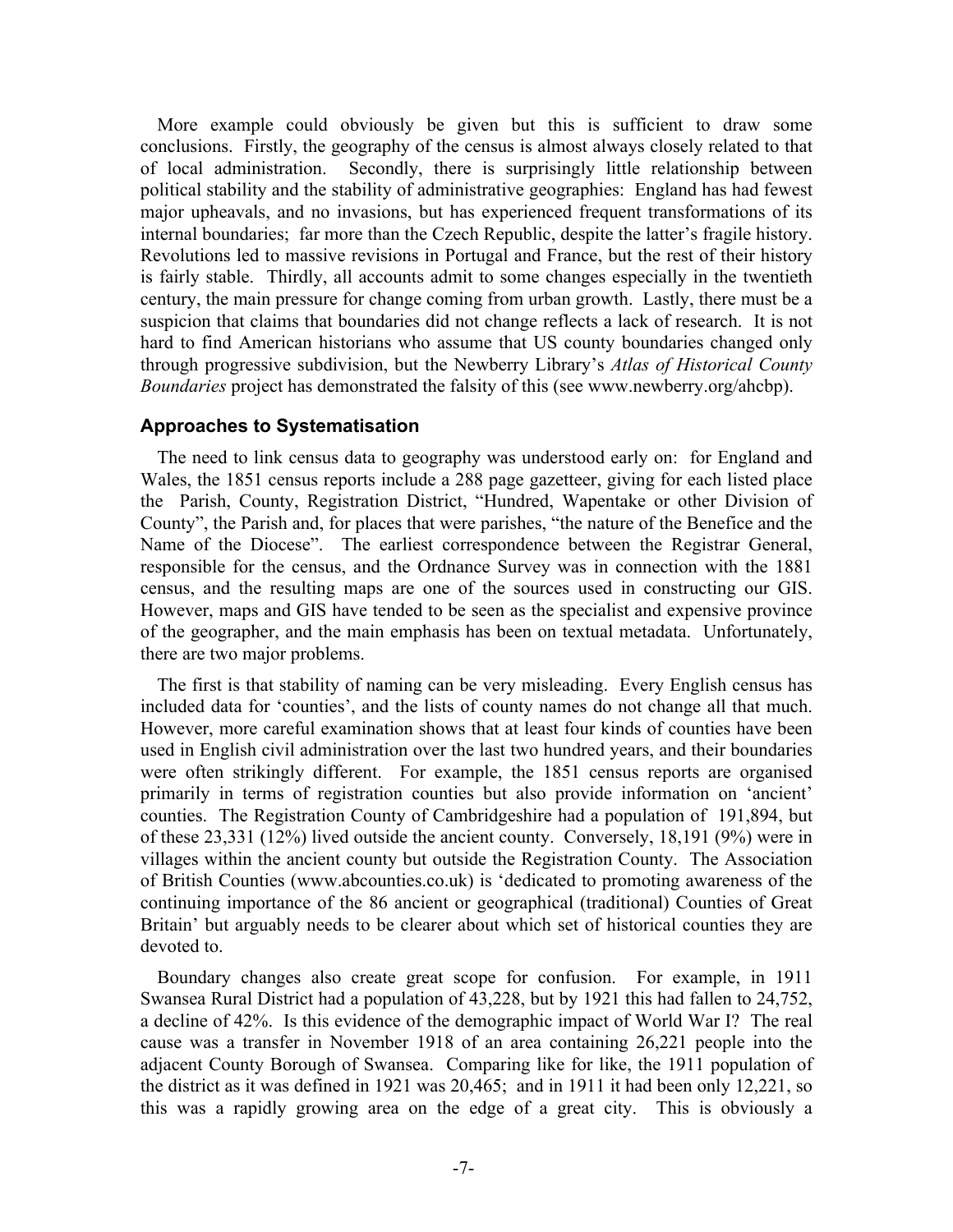particularly extreme example, but the cumulative impact of smaller changes also matters. Our textual database of boundary changes, not all of which we have been able to map, includes 383 changes to Poor Law Union and Registration District boundaries up to 1911, 5,874 changes to local government districts from the 1890s to 1973, and 26,944 changes to parishes between 1876 and 1973. Almost all this information was tabulated at the back of census reports, but it is almost impossible to 'bear these in mind' when consulting the more interesting tables at the front.

Secondly, administrative geographies appear to offer neat hierarchies, easily captured in a relational database and forming the basis for geographical thesauri. Boundary changes and transfers of sub-units complicate matters. However the real problem, for England at least, is that many obvious generalisations about hierarchical relationships turn out to be false: Hundred boundaries often sub-divided Ancient Parishes; although Registration Districts were always aggregates of Civil Parishes, sub-Districts were not; in the twentieth century, some Local Government Districts straddled two Administrative Counties, while Wards were sometimes sub-divisions of Civil Parishes and sometimes aggregates of them. There were and are Extra-Parochial Areas, often nameless tracts of "undivided moorland". Perhaps the crowning glory were "Bishop's Peculiars", the official name of Ecclesiastical Parishes which came directly under a Diocese (roughly equivalent to a county), by-passing the intervening hierarchy of Rural Deaneries and Archdeaconries. Even neat hierarchies can be deeply misleading. An example was given earlier of two units with the same hierarchic level whose populations differed by more than three orders of magnitude. This was not the most extreme example: if we go back to 1931, before the County Reviews, Birmingham was still the largest LGD with 1,002,603 people but the smallest was Newcastle upon Tyne Rural District with just 4, consisting of a single building within the city of Newcastle.

There is a way to cut through all this complexity: forget about hierarchies, place less emphasis on place-names and other labels, and concentrate instead on 'footprints': on the actual location and coverage of each unit, recorded via as detailed a set of geographical co-ordinates as possible. With traditional technology, this approach lies somewhere between the impossible and the absurd: can we imagine a census report in which all tables were replaced by maps, and maps on a large enough scale to make out the boundaries of the most compact urban units shown relative to familiar landmarks? If we can, should the numbers be simply printed onto the areas they relate to, or should they be presented graphically? Computers and electronic publishing provide relevant solutions, but there are still large problems, even if we can assume that the boundaries we are interested in, modern or historic, are available in digital form.

An obvious conclusion is that 'we need a geographical information system'. At one level this is an obvious implication of the previous paragraph: any computer system containing geographical coordinates is a GIS. However, off-the-shelf software packages sold as GIS systems can create more problems than they solve. They are expensive, and may simply be unaffordable if the aim is to provide every employee of a large organisation, or every computer in a major library, with geographically-enabled access to information. They involve many new concepts and some of the best known packages can be very unfriendly, so adopting them involves introducing a new and expensive group of IT professionals into an organisation. Transferring existing data 'into a GIS' may mean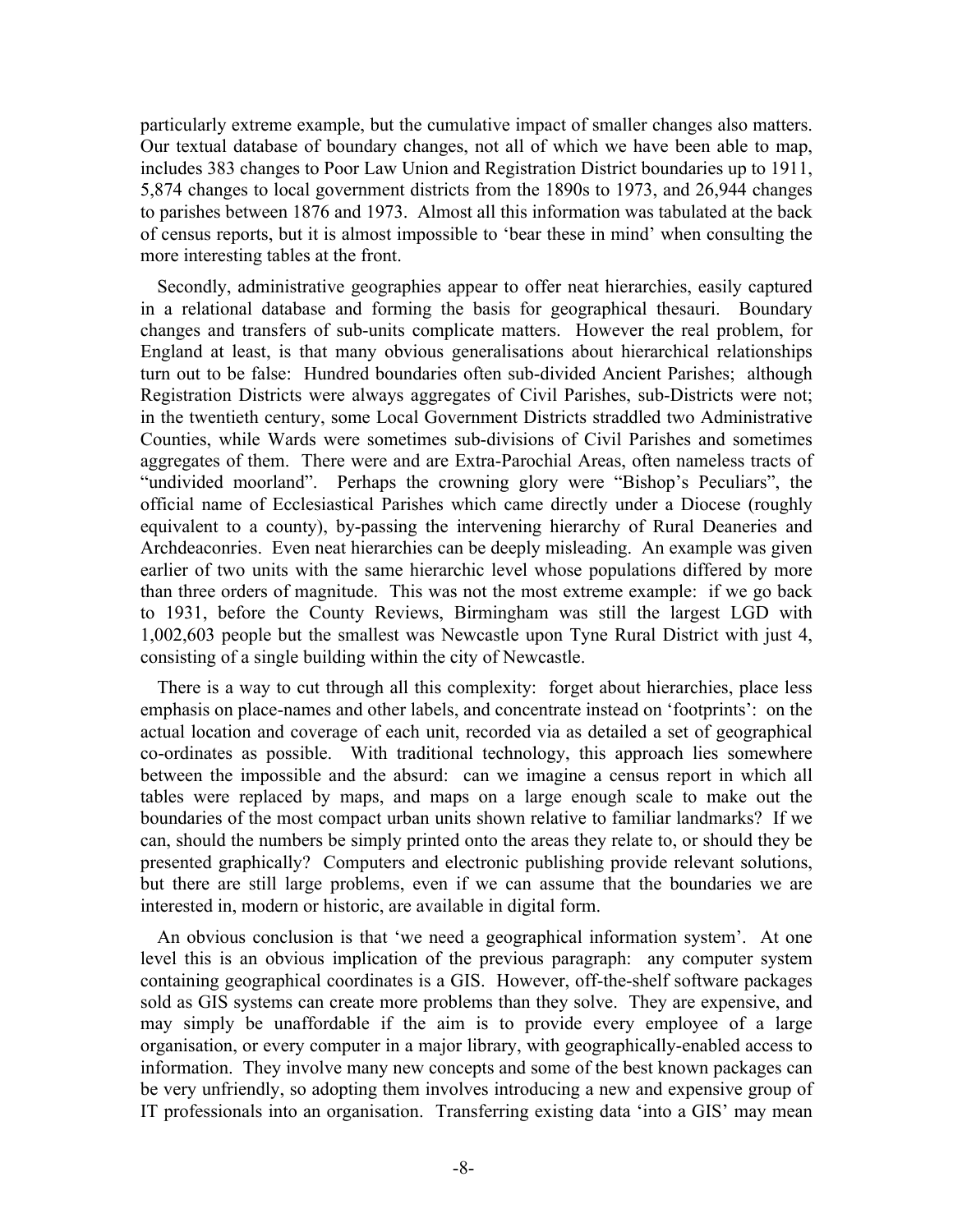massive disruption of both computing infrastructure and an organisation's procedures, and the new system may prove to be less effective than what it replaced in key areas; for example, GIS packages often have date handling facilities far inferior to mainstream relational databases, which is an obvious issue for organisations working with historical information.

The existing Great Britain Historical GIS consists of a large database of date stamped boundary lines  $-64,170$  arcs for the parishes  $-$  held within ArcInfo GIS software, and an Oracle database containing c. 30m. statistical data values held in over 200 tables. Our custom software written in Arc Macro Language understands how we have recorded dates and can manipulate the boundary database to create a set of polygons mapping the boundaries that existed at a particular date. A fundamental limitation of this architecture is that ArcInfo can access information held in Oracle, most obviously to create maps, but not vice-versa. Given that ArcInfo can write manipulated data back into Oracle, this limitation does not pose insuperable problems for our analytic research but providing public access is another matter.

Our new funding from the UK National Lottery requires us to make our content web accessible to 'life-long learners', which means pretty much anyone and everyone interested in local history. This is a very large audience and includes, for example, all the 8 to 11 year olds in England, who are required by law to prepare 'A study investigating how an aspect in the local area has changed over a long period of time, or how the locality was affected by a significant national or local event or development or by the work of a significant individual', using information on 'education; population movement; houses and housing; religious practices; treatment of the poor and care of the sick ...'. One implication is that our site must be able to handle very large numbers of users and, although tools exist for web-enabled GIS, they are arguably immature and impose a heavy computational burden on the server. Further, many of our users will be looking initially not for a map, or a census table covering the whole country, but for information for just their home area. As we have seen, searching for their home village or town by name may yield very misleading results, and the most interesting information may be for units they have never heard of.

We therefore need to use our locational information not just to draw maps but to offer different kinds of spatial searching. If users type in a placename, they need to get back not just a list of matching census reporting units but a map showing their locations. This means not just choosing between the nine 'Newtown's listed in different parts of the 1851 census but also between, for example, the parish, sub-district and district of Ledbury, all centered on the same settlement but covering progressively larger areas. However, we will encourage our users to specify not a name but a geographical location. One way to do this is by zooming in through a series of maps they can click on, but a quicker route is by specifying a post code; these identify individual business premises or a handful of houses within a street, so they are more precise than traditional US zip codes and are much more widely known than [what do you call the new longer ones?]. An available rather large look-up table converts these to geographical coordinates. Our dissemination system will be based entirely around Oracle database software but taking advantage of not just the mature web access features but the spatial extensions. Boundary polygons will be actually loaded into the database and once the user has specified a geographical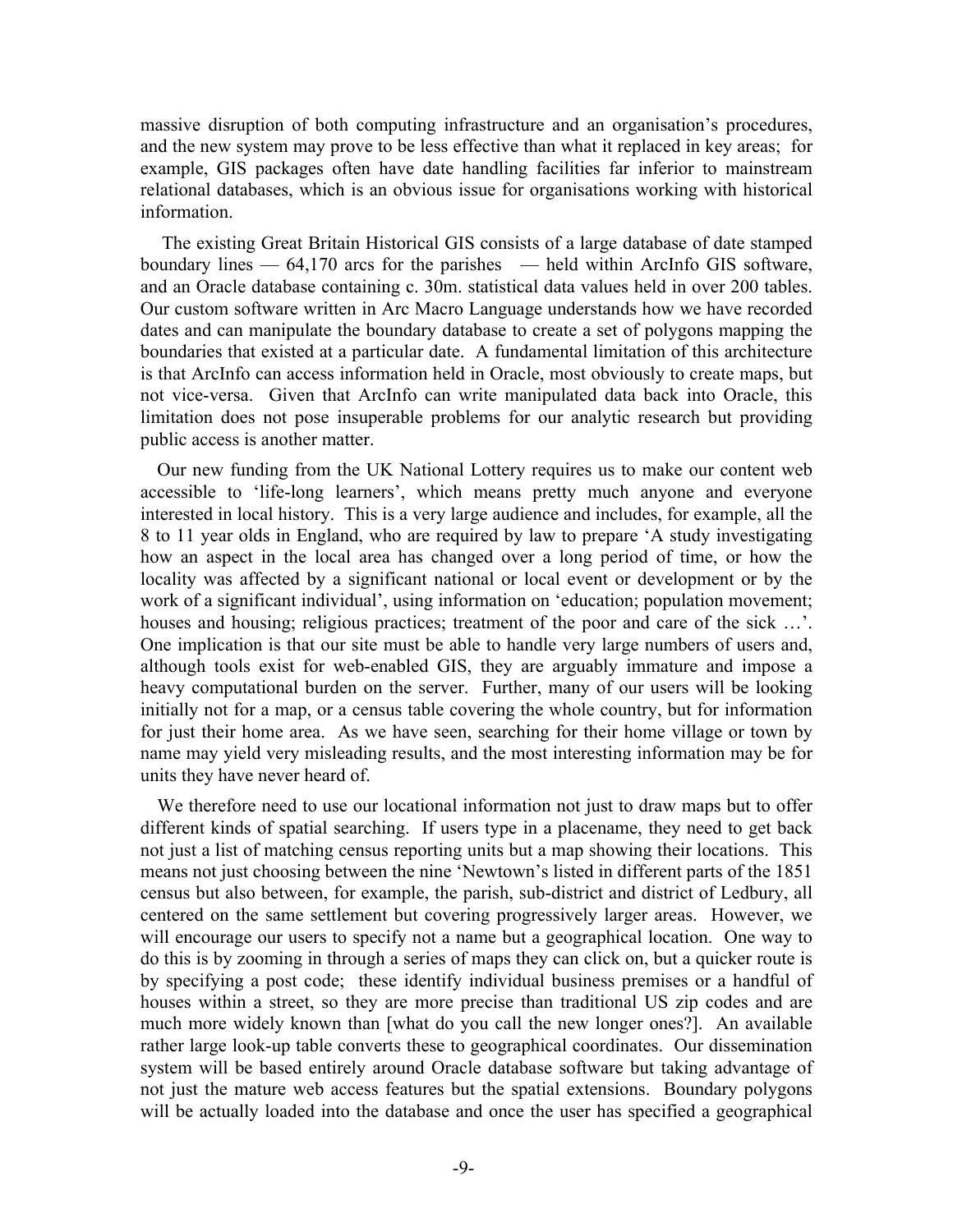location we will search these polygons for those that contain this point. There will be a many-to-one relationship between polygons and our authority list of reporting units to permit boundaries to change over time.

The resulting system will not be just a spatially-searchable database of historical census information. Firstly, as it will 'know' the geographical area covered by each row in each census table held in the system it will be able to present tables as maps. To keep the computational burden on the server manageable this will be done in two ways: maps prepared in advance and stored on the server as GIFs or JPEGs, and interactive visualisation running within the browser. This will be achieved using GeoTools, an open source Java class library (see www.geotools.org), and the combination of GeoTools and the spatial extensions to Oracle will together support the Open GIS Consortium's model for client-server GIS (see www.opengis.org); this really needs another article. The end result will be an on-line historical atlas of Britain, and although our current plans are limited to the period since the first census in 1801 there is clear potential for adding sources from earlier periods back to the Domesday Book of 1086.

Secondly, a system which knows so much about historical places — where they were; what boundaries they had at different dates; their changing populations and other demographic, social and economic characteristics; what they were called in different sources — will be a remarkably comprehensive historical gazetteer. The creation of a systematic gazetteer and place-name authority list for Britain is another major goal of our project, intended to support not just effective resource discovery within our primarily statistical holdings but also spatial metadata creation, especially in the archives sector, and casual reference enquiries. This aspect of the system is designed to be compliant with the Alexandria Digital Library Project's Gazetteer Content Standard (see http://alexandria.sdc.ucsb.edu/~lhill/adlgaz) but this will not be a separate body of content, just another view of the underlying database. Adopting the ADL model means we are actively rejecting a hierarchical thesaurus model for our gazetteer facilities; many examples have already been given of real-world exceptions to apparent hierarchies, as well as the absurdity of equating units that contain 4 people and over a million.

# **Conclusions**

- The majority of census data, and much other public data, relate to specific geographical areas and are quite meaningless without a clear record of the areas' boundaries.
- In most countries, these boundaries change substantially over time, not just through political upheavals but through the inevitable processes of urban growth and the changing scope of public administration. Ignoring boundary changes can lead to grossly inaccurate measures of demographic and social change.
- If these boundaries were not clearly mapped at the time, subsequent reconstruction will be enormously time-consuming and costly; the Great Britain Historical GIS project began in 1994 with a one-year grant to reconstruct  $19<sup>th</sup>$  century Registration Districts but, after raising just over \$2m. in 24 grants from 14 different funding bodies, has fifteen staff and several years to run.